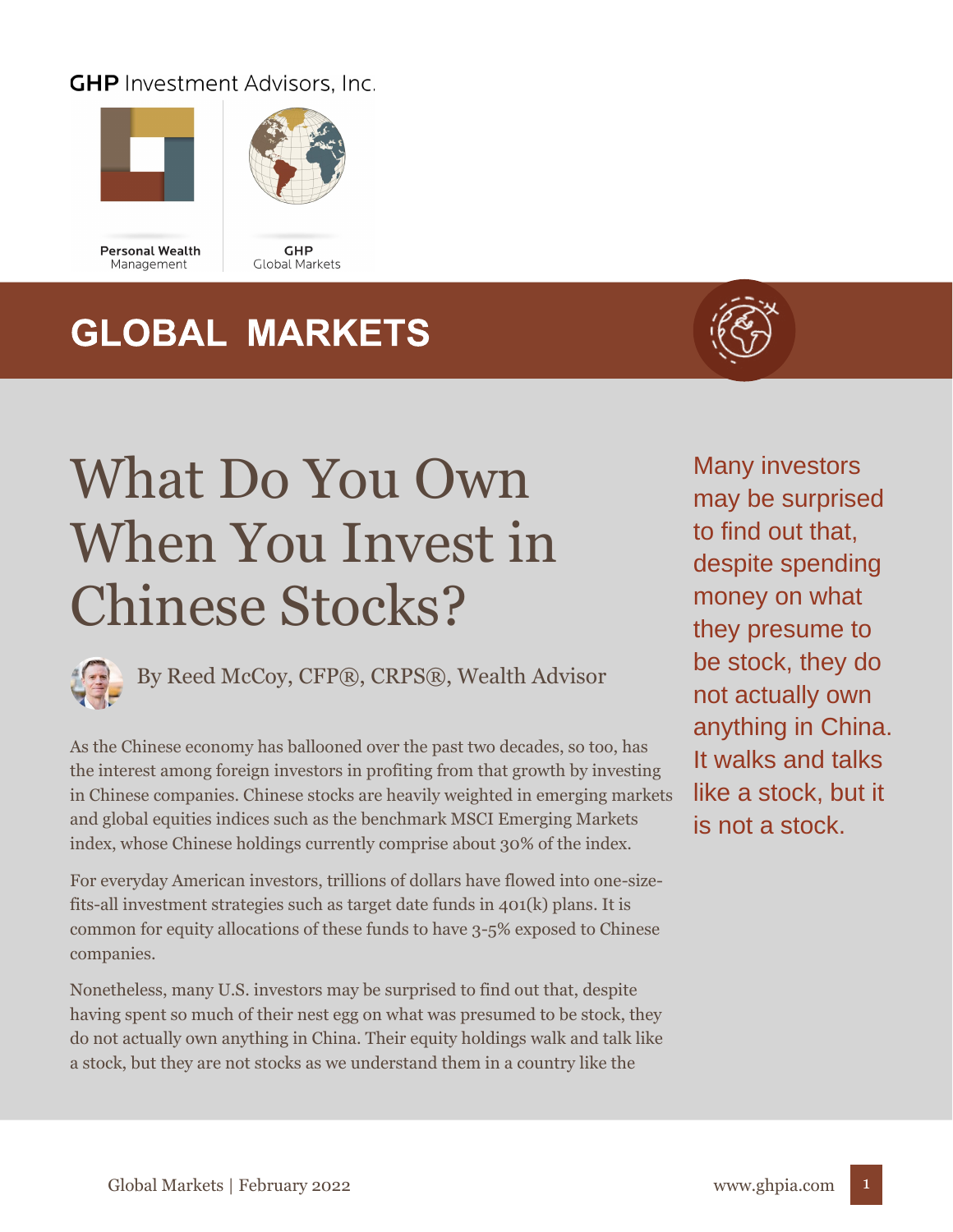United States with a well-regulated securities market and strong legal protection for private property.

What foreign investors are actually purchasing when they invest in a Chinese company are often shares in what is called a Variable Interest Entity (VIE). While the term "Variable Interest Entity" was coined by the Federal Accounting Standards Board (FASB) in 2003, similar processes had already been used by Chinese companies to access foreign investment since the 1990s. To understand the process and why it has become the primary vehicle for Chinese companies to list on foreign stock exchanges requires knowledge of a few key concepts about Chinese property rights and Western accounting standards.

#### How Variable Interest Entities Work

Chinese law prohibits foreign property ownership in most industries. For Chinese companies to raise foreign capital, they must create offshore entities. These are the VIEs, which get around the foreignownership laws by remaining under the control of Chinese nationals. These shell companies — often held in the Cayman Islands and named similarly to the associated Chinese company — hold legal agreements which give them claim to the profits of the associated company.

VIEs are not new, but Chinese companies have made them popular as a way to make foreign investment acceptable to both Chinese and foreign regulators. Although this structure circumvents China's tax, foreign currency exchange, and foreign-ownership laws, Chinese regulators have mostly turned a blind eye for decades. This lack of enforcement is uncharacteristic of the Chinese government, but it is a small price to pay for the increased access to public capital their businesses and economy have enjoyed due to the arrangement.

Turning a blind eye should not be confused with authorizing or agreeing to enforce the legal agreements used to create VIEs or the private property rights those agreements ostensibly protect. Though foreign investors, broadly speaking, have also benefited by taking this grace for granted, the price they pay in terms of risk is much higher.

### Up in Smoke

When agreements are violated, shareholders of VIEs are left stranded and cannot expect enforcement from the Chinese government. One of the most publicized examples of this was the 2011 dispute over Alipay. Alipay was a subsidiary of Chinese behemoth Alibaba, 43% of which was "owned" by American company Yahoo. Alibaba founder (and legal owner under Chinese law) Jack Ma transferred the Alipay business to a separate company he controlled. "Shareholders" Yahoo and Softbank balked, and share price dropped. The parties reached a settlement that would send some Alipay revenue to Alibaba and would net Alibaba between \$2 billion and \$6 billion if Alipay ever went public. It never did, even after the Ant Group acquired Alipay; the Chinese government prevented Ant Group from going public in 2020. It is not clear how or whether the current owners of Yahoo's divided businesses would collect if an IPO succeeded.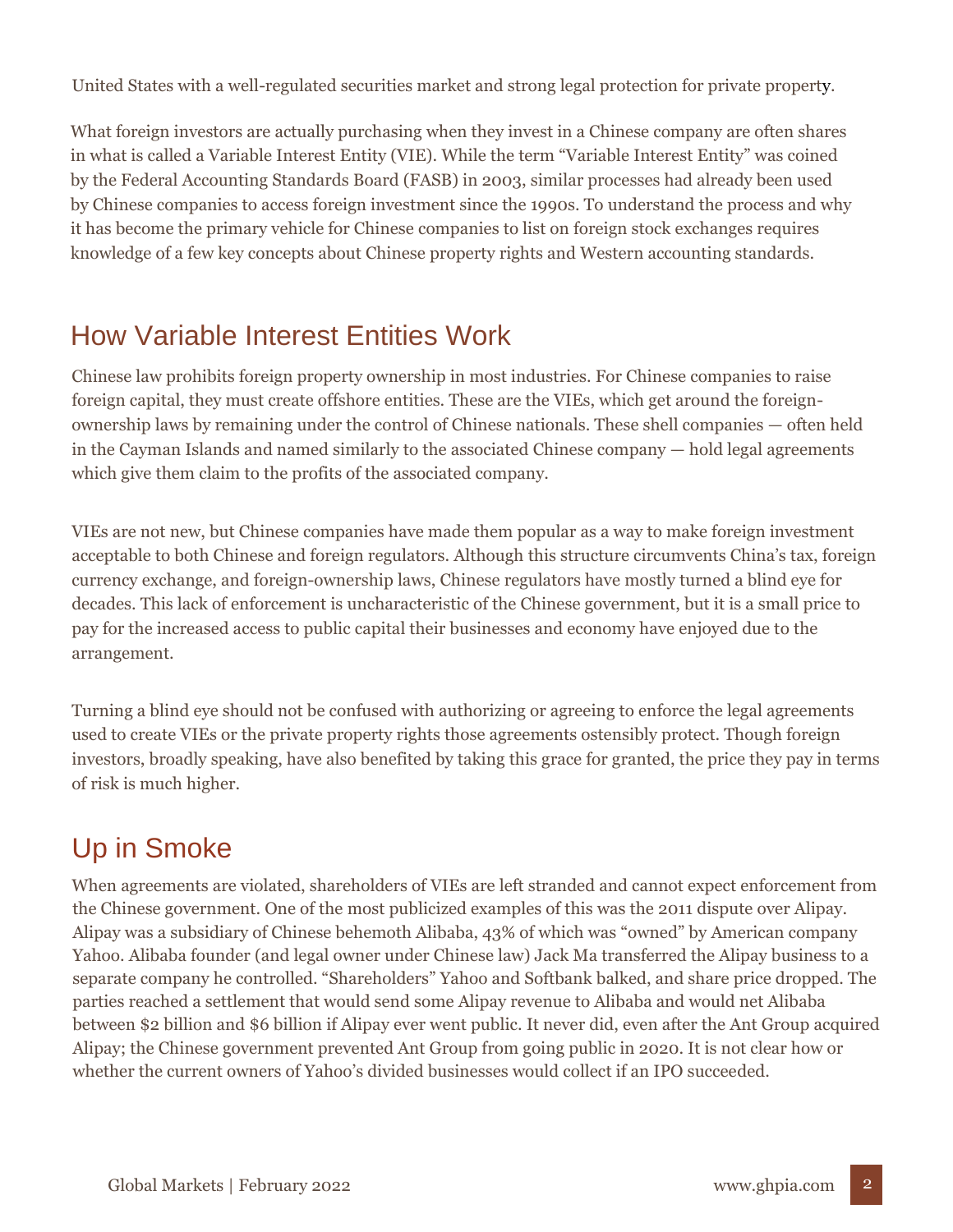Investors in U.S. companies enjoy the benefit of a highly regulated and scrutinized investment industry. Public companies must comply with Securities and Exchange Commission (SEC) accounting and reporting standards and submit to audits. The U.S. legal system holds public companies accountable for contract violations. When reliable audits of offshore companies and enforcement of contract law beyond U.S. jurisdiction are not an option, foreign companies may still list on American exchanges if they meet the standards of disclosing risks on financial statements that U.S. regulators and exchanges have set.

Even so, investors sometimes ignore disclosed risks, the way smokers ignore a Surgeon General's warning on a pack of cigarettes. An example of such a warning appears in SEC filings by Luckin Coffee (often referred to in the West as the "Chinese Starbucks"):

*"It is unclear whether our current corporate structure will be considered 'Chinese' under the scheme of the Draft Foreign Investment Law (2015). In the event that our contractual arrangements with our VIE and shareholders of our VIE are not treated as a domestic investment and/or the foreign restricted licenses and permits held by the VIE are classified as a 'prohibited business' in the Prohibited List or a 'restricted business' in the Restricted List under the Draft Foreign Investment Law (2015) when officially enacted, such contractual arrangements may be deemed as invalid and illegal and we may be required to unwind the contractual arrangements and/or dispose of such business."*

As it happens, this risk from Chinese regulators is not what led to Luckin Coffee filing for bankruptcy last February. Rather, it was being delisted from the NASDAQ seven months earlier after being caught fabricating over \$300 million in reported revenues. Shortly after its delisting, the SEC issued an alert to investors that firms based in "emerging markets, including China," often do not satisfy the auditing standards normally met by firms traded on U.S. exchanges.

There have been further instances of investors burned by VIEs' poor reporting and lack of transparency. In recent months, Chinese legislation that severely curtailed the operations of Didi (China's Uber) and TAL Education caused those stocks to plummet in value, leading in Didi's case to its delisting from the New York Stock Exchange in December. December also saw the SEC complete the process necessary to delist other Chinese stocks through the Holding Foreign Companies Accountable Act.

Beyond the operating risk of the VIE structure, there are many other ways to get burned by investing in Chinese companies. [The Chinese government's 2020 crackdown in Hong Kong](https://ghpia.com/as-china-pressures-hong-kong-how-should-investors-react/) made some foreign investors realize that China is more intent on maintaining control and order than in facilitating and protecting the flow of foreign capital, for which Hong Kong had been the traditional conduit. There is some indication that foreign investors are starting to become cognizant of these high risks and price them into their valuations of Chinese companies. Shares available to foreign investors in Tencent, Alibaba, JD.com and NIO all fell 40% or more off their highs in 2021. While Chinese companies still comprise 30% of the MSCI Emerging Markets index, that portion is down from its high of 35% last February. And MSCI's China Exchange-Traded Fund has lost about 40% of its market value since its February 2021 peak (see chart on next page).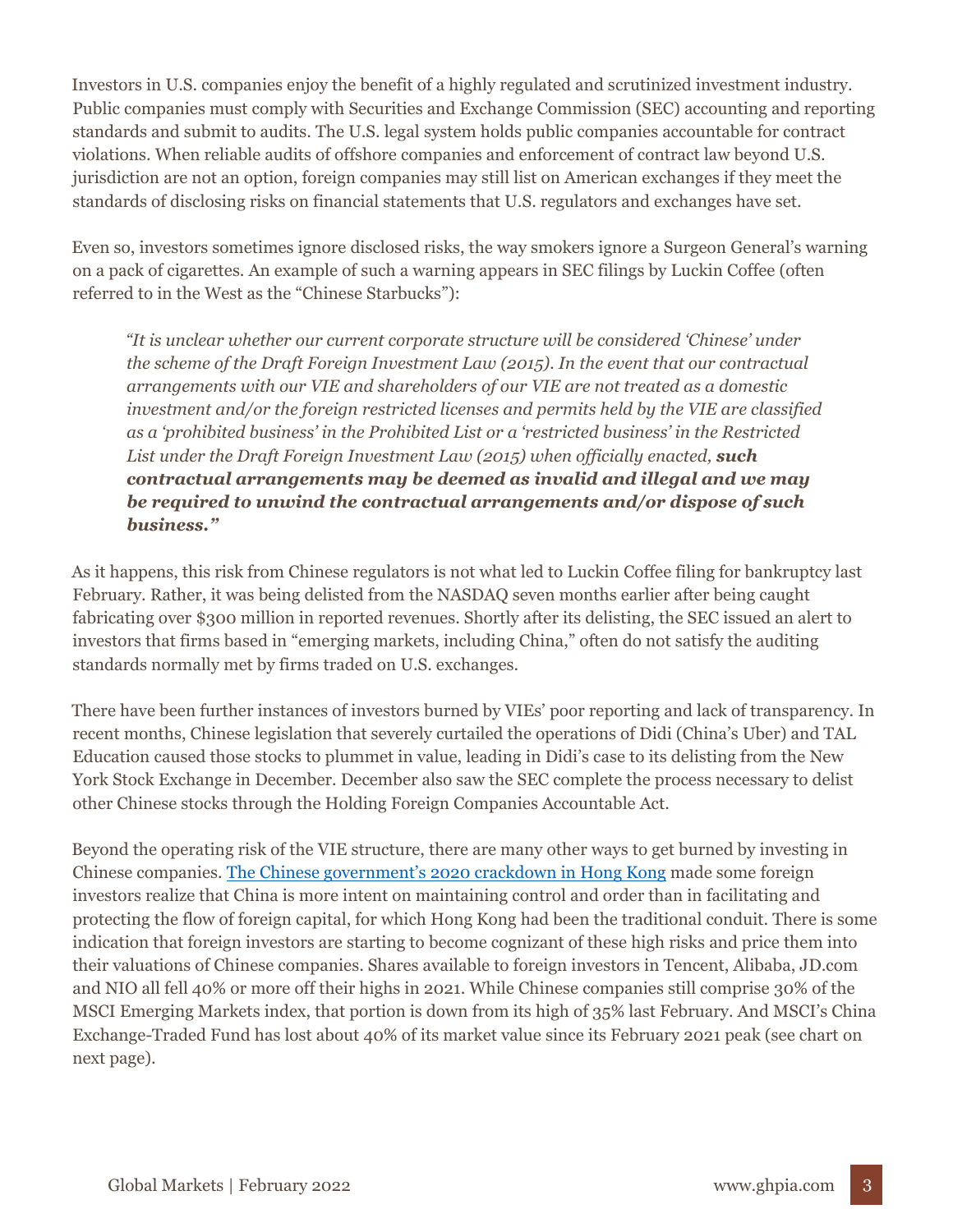

### Our Approach

As equity investors and analysts, GHPIA selects stocks [by finding companies with good business models](https://ghpia.com/how-ghpia-screens-stocks-for-your-portfolio/)  [and using a mathematical approach to value those investments based on their fundamentals and](https://ghpia.com/how-ghpia-screens-stocks-for-your-portfolio/) [intrinsic risks.](https://ghpia.com/how-ghpia-screens-stocks-for-your-portfolio/) Company profits become "returns" for investors only if they have a reasonable expectation of collecting their share. **As stewards of our clients' investments, we should be supremely confident that the definition "shareholder" carries its assumed meaning.**

Despite many great and profitable companies that exist in China, accurately discounting the price of a stock for the risks related to the VIE structure is nearly impossible. Given the lack of transparency and reliability of financial reporting for VIEs, any accurate fair value calculation would price these companies at near zero. As long as these risks and conditions exist, GHPIA will continue to limit our exposure to companies in China and keep our focus on the many great opportunities elsewhere.